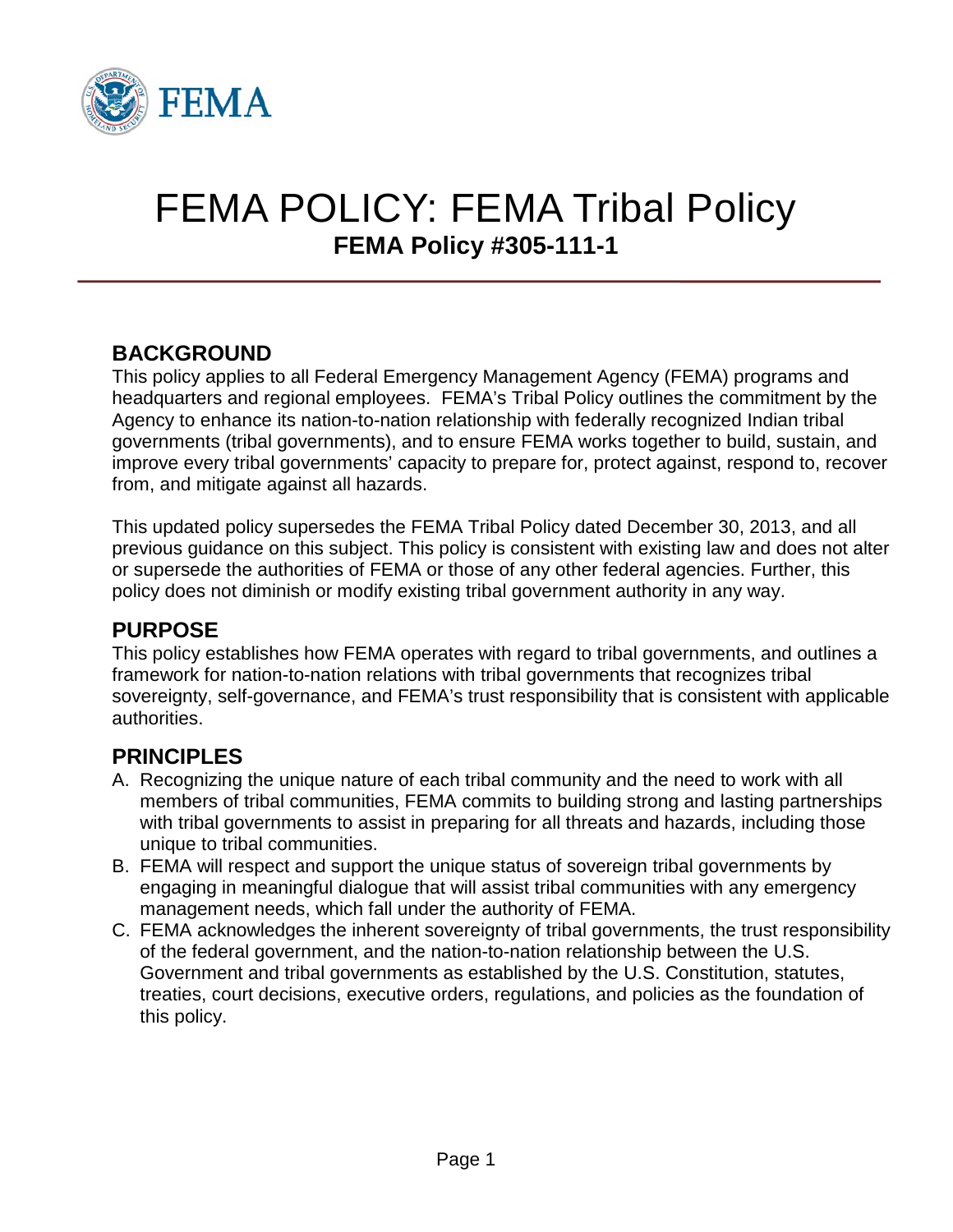

# **REQUIREMENTS**

### **A. NATION-TO-NATION RELATIONSHIPS**

Outcome: FEMA maintains nation-to-nation relationships and engagement with tribal governments.

- 1. FEMA recognizes that the tribal right to self-governance stems from the inherent sovereignty of Indian tribes as nations and that tribal governments have a unique and direct relationship with the federal government. Tribal governments are not political subdivisions of states, but are recognized by the United States as distinct sovereign entities.
- 2. FEMA will work in partnership with other federal departments and agencies to enlist their support with cooperative efforts to further the goals of this policy.
- 3. FEMA will maintain a distinct policy guiding the Agency's process to consult and collaborate with tribal governments on the development and implementation of policies that have tribal implications.

#### **B. CONSIDERATION OF THE UNIQUE CIRCUMSTANCES THAT AFFECT TRIBAL GOVERNMENTS**

Outcome: FEMA considers the unique circumstances of agency programs and disaster assistance that affect the general welfare of tribal governments.

- 1. FEMA will consult with tribal leaders and officials when developing policies, guides and implementing programs and projects that have tribal implications that have substantial direct effects on tribes and will maintain a distinct policy guiding the Agency's consultation process that reflects the unique circumstances affecting tribal governments.
- 2. FEMA actions that may affect the unique circumstances of a tribal community, include but are not limited to: cultural and religious interests, sacred, historical and cultural sites, resources, and preservation, location, infrastructure, and economic status.
- 3. FEMA will identify and take reasonable, appropriate steps to eliminate or diminish procedural impediments to working directly and effectively with tribal governments. FEMA recognizes there may be legal, procedural, organizational, or other impediments that affect its working relationships with tribes.

### **C. BUILDING TRIBAL CAPACITY**

Outcome: FEMA will work in collaboration with tribal governments to further develop tribal education and training curriculum.

- 1. FEMA will provide tribal governments with information necessary to participate in educational and technical assistance programs to support, develop, and enhance tribal expertise to build, sustain, and improve the capacity to prepare for, protect against, respond to, recover from, and mitigate against all hazards.
- 2. FEMA, working through the National Tribal Affairs Advisor and the Regional Tribal Liaisons, will work with Agency program areas to develop and structure tribal educational and technical assistance programs to be flexible to the unique circumstances of tribal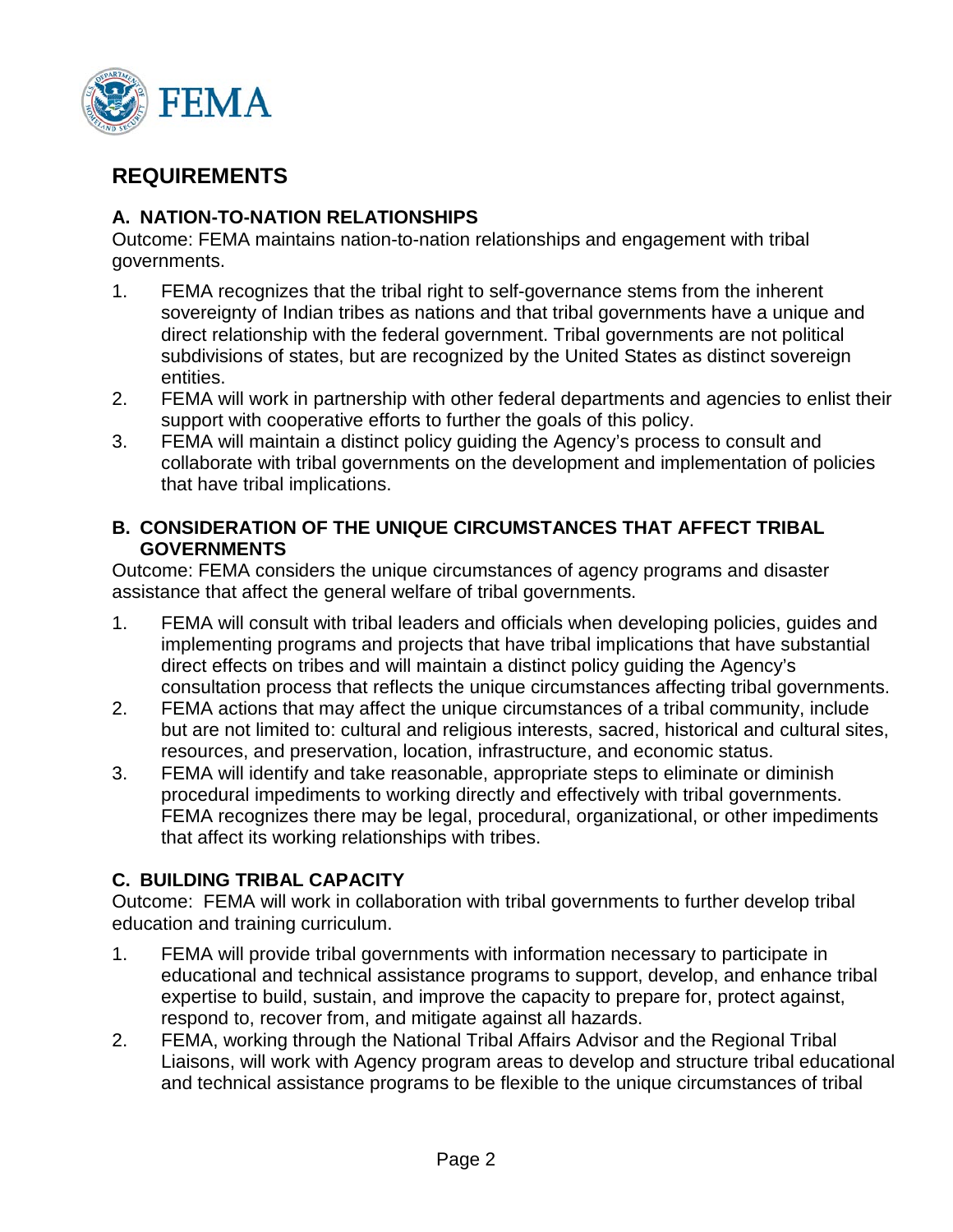

governments (e.g., variation in size, financial circumstances, cultural, and other unique circumstances).

 $\overline{\phantom{a}}$ 

W. Craig Fugate **Administrator** Federal Emergency Management Agency

\_\_\_\_December 27, 2016\_\_\_\_\_\_\_\_\_\_\_\_\_\_\_\_

**Date**